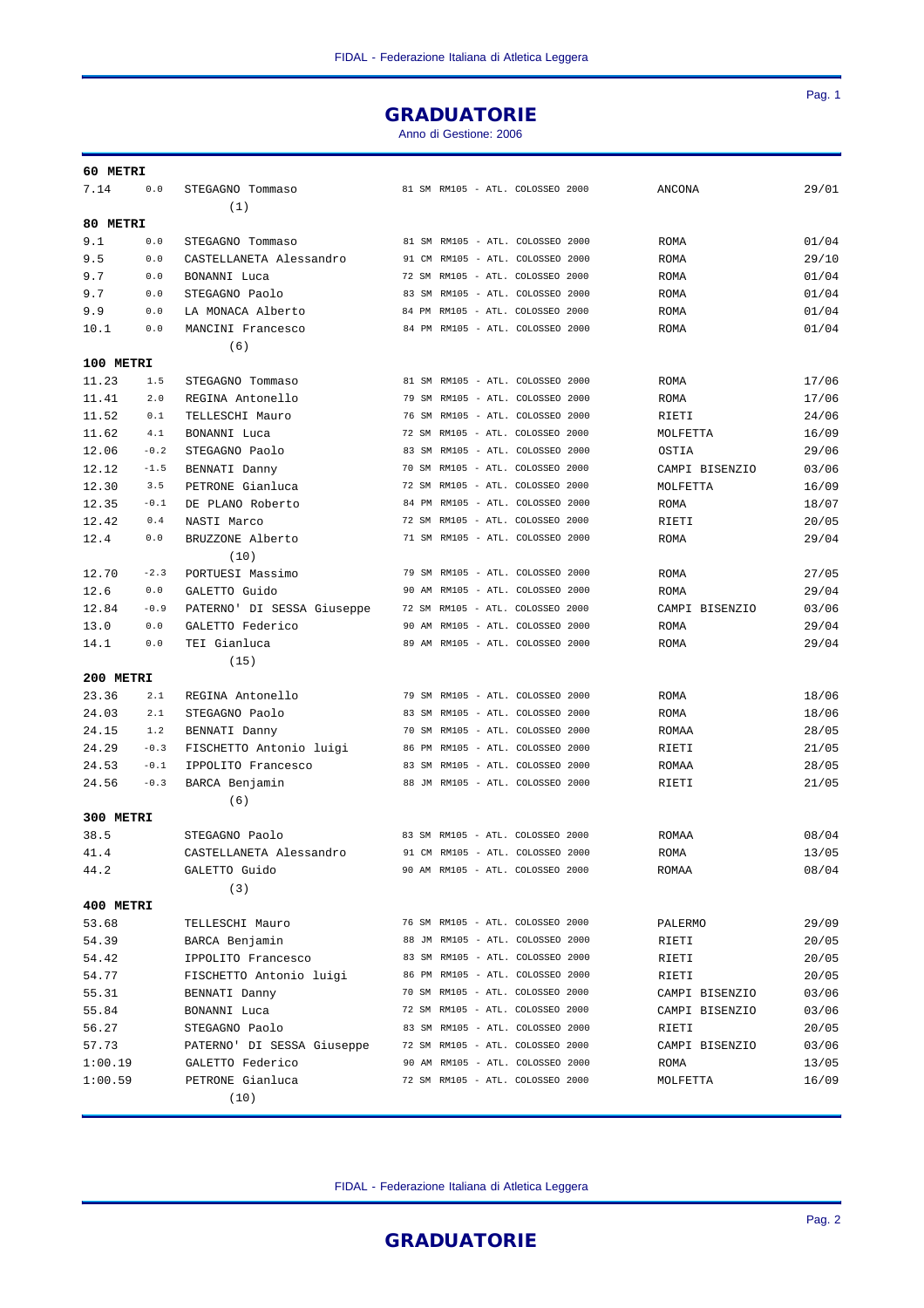| 1:03.98<br>BRUZZONE Alberto<br>71 SM RM105 - ATL. COLOSSEO 2000<br>CAMPI BISENZIO<br>(11)<br>800 METRI<br>2:06.72<br>84 PM RM105 - ATL. COLOSSEO 2000<br>29/06<br>DE PLANO Roberto<br>OSTIA<br>2:08.42<br>GIOVE Michele<br>82 SM RM105 - ATL. COLOSSEO 2000<br>11/07<br>ROMA<br>87 JM RM105 - ATL. COLOSSEO 2000<br>2:09.24<br>JUCKER Tommaso<br>21/05<br>RIETI<br>(3)<br>1000 METRI<br>2:45.3<br>DE PLANO Roberto<br>84 PM RM105 - ATL. COLOSSEO 2000<br>ROMA<br>87 JM RM105 - ATL. COLOSSEO 2000<br>2:49.8<br>JUCKER Tommaso<br>ROMAA<br>3:00.2<br>ERCOLANI Daniele<br>72 SM RM105 - ATL. COLOSSEO 2000<br>ROMAA<br>70 SM RM105 - ATL. COLOSSEO 2000<br>3:03.80<br>BENNATI Danny<br>LINZ<br>3:45.9<br>GALETTO Federico<br>90 AM RM105 - ATL. COLOSSEO 2000<br>ROMA<br>90 AM RM105 - ATL. COLOSSEO 2000<br>3:51.5<br>GALETTO Guido<br>ROMA<br>(6)<br>1500 METRI<br>4:23.52<br>DE PLANO Roberto<br>84 PM RM105 - ATL. COLOSSEO 2000<br>RIETI<br>4:41.6<br>82 SM RM105 - ATL. COLOSSEO 2000<br>GIOVE Michele<br>ROMA<br>4:57.49<br>PATERNO' DI SESSA Giuseppe<br>72 SM RM105 - ATL. COLOSSEO 2000<br>CAMPI BISENZIO<br>4:59.45<br>76 SM RM105 - ATL. COLOSSEO 2000<br>TELLESCHI Mauro<br>CAMPI BISENZIO<br>5:11.9<br>BONANNI Luca<br>72 SM RM105 - ATL. COLOSSEO 2000<br>ROMA<br>70 SM RM105 - ATL. COLOSSEO 2000<br>5:14.79<br>BENNATI Danny<br>CAMPI BISENZIO<br>5:59.38<br>BRUZZONE Alberto<br>71 SM RM105 - ATL. COLOSSEO 2000<br>CAMPI BISENZIO<br>72 SM RM105 - ATL. COLOSSEO 2000<br>6:32.80<br>PETRONE Gianluca<br>MOLFETTA<br>(8)<br>2000 METRI<br>6:27.3<br>DE PLANO Roberto<br>84 PM RM105 - ATL. COLOSSEO 2000<br>ROMAA<br>(1)<br><b>5000 METRI</b><br>87 JM RM105 - ATL. COLOSSEO 2000<br>18:03.22<br>CHIANESE Jacopo<br>RIETI<br>19:29.86<br>ERCOLANI Daniele<br>72 SM RM105 - ATL. COLOSSEO 2000<br>RIETI<br>(2)<br>SIEPI M 3000<br>87 JM RM105 - ATL. COLOSSEO 2000<br>11:11.13<br>JUCKER Tommaso<br>RIETI<br>(1)<br>OSTACOLI M 60<br>70 SM RM105 - ATL. COLOSSEO 2000<br>9.37<br>0.0<br>BENNATI Danny<br>LINZ<br>(1)<br>OSTACOLI M 110<br>15.78<br>0.0<br>76 SM RM105 - ATL. COLOSSEO 2000<br>29/06<br>TELLESCHI Mauro<br>OSTIA<br>16.94<br>72 SM RM105 - ATL. COLOSSEO 2000<br>$-0.1$<br>BONANNI Luca<br>CAMPI BISENZIO<br>04/06<br>17.83<br>70 SM RM105 - ATL. COLOSSEO 2000<br>$-0.1$<br>BENNATI Danny<br>04/06<br>CAMPI BISENZIO<br>PATERNO' DI SESSA Giuseppe 72 SM RM105 - ATL. COLOSSEO 2000<br>18.91<br>$-1.0$<br>CAMPI BISENZIO<br>04/06<br>20.13<br>0.9<br>90 AM RM105 - ATL. COLOSSEO 2000<br>GALETTO Guido<br>13/05<br>ROMA<br>20.17<br>0.0<br>PETRONE Gianluca<br>72 SM RM105 - ATL. COLOSSEO 2000<br>MOLFETTA<br>17/09<br>20.2<br>71 SM RM105 - ATL. COLOSSEO 2000<br>0.0<br>BRUZZONE Alberto<br>30/04<br>ROMA<br>90 AM RM105 - ATL. COLOSSEO 2000<br>21.5<br>0.0<br>GALETTO Federico<br>ROMA<br>30/04<br>89 AM RM105 - ATL. COLOSSEO 2000<br>24.8<br>0.0<br>TEI Gianluca<br>30/04<br>ROMA<br>(9)<br>OSTACOLI M 400<br>59.78<br>70 SM RM105 - ATL. COLOSSEO 2000<br>ROMA<br>18/06<br>BENNATI Danny<br>83 SM RM105 - ATL. COLOSSEO 2000<br>RIETI<br>21/05<br>1:01.21<br>IPPOLITO Francesco<br>1:02.11<br>72 SM RM105 - ATL. COLOSSEO 2000<br>ROMA<br>18/07<br>BONANNI Luca<br>(3)<br><b>ALTO</b><br>82 SM RM105 - ATL. COLOSSEO 2000<br>03/06<br>1.95<br>GUARDUCCI Francesco<br>RIETI |  |  |       |
|--------------------------------------------------------------------------------------------------------------------------------------------------------------------------------------------------------------------------------------------------------------------------------------------------------------------------------------------------------------------------------------------------------------------------------------------------------------------------------------------------------------------------------------------------------------------------------------------------------------------------------------------------------------------------------------------------------------------------------------------------------------------------------------------------------------------------------------------------------------------------------------------------------------------------------------------------------------------------------------------------------------------------------------------------------------------------------------------------------------------------------------------------------------------------------------------------------------------------------------------------------------------------------------------------------------------------------------------------------------------------------------------------------------------------------------------------------------------------------------------------------------------------------------------------------------------------------------------------------------------------------------------------------------------------------------------------------------------------------------------------------------------------------------------------------------------------------------------------------------------------------------------------------------------------------------------------------------------------------------------------------------------------------------------------------------------------------------------------------------------------------------------------------------------------------------------------------------------------------------------------------------------------------------------------------------------------------------------------------------------------------------------------------------------------------------------------------------------------------------------------------------------------------------------------------------------------------------------------------------------------------------------------------------------------------------------------------------------------------------------------------------------------------------------------------------------------------------------------------------------------------------------------------------------------------------------------------------------------------------------------------------------------------------------------------------------------------------------------------------------------------------------------------------------------------------------------------------------------------------------------------------------------------------------------------------------|--|--|-------|
|                                                                                                                                                                                                                                                                                                                                                                                                                                                                                                                                                                                                                                                                                                                                                                                                                                                                                                                                                                                                                                                                                                                                                                                                                                                                                                                                                                                                                                                                                                                                                                                                                                                                                                                                                                                                                                                                                                                                                                                                                                                                                                                                                                                                                                                                                                                                                                                                                                                                                                                                                                                                                                                                                                                                                                                                                                                                                                                                                                                                                                                                                                                                                                                                                                                                                                                    |  |  | 03/06 |
|                                                                                                                                                                                                                                                                                                                                                                                                                                                                                                                                                                                                                                                                                                                                                                                                                                                                                                                                                                                                                                                                                                                                                                                                                                                                                                                                                                                                                                                                                                                                                                                                                                                                                                                                                                                                                                                                                                                                                                                                                                                                                                                                                                                                                                                                                                                                                                                                                                                                                                                                                                                                                                                                                                                                                                                                                                                                                                                                                                                                                                                                                                                                                                                                                                                                                                                    |  |  |       |
|                                                                                                                                                                                                                                                                                                                                                                                                                                                                                                                                                                                                                                                                                                                                                                                                                                                                                                                                                                                                                                                                                                                                                                                                                                                                                                                                                                                                                                                                                                                                                                                                                                                                                                                                                                                                                                                                                                                                                                                                                                                                                                                                                                                                                                                                                                                                                                                                                                                                                                                                                                                                                                                                                                                                                                                                                                                                                                                                                                                                                                                                                                                                                                                                                                                                                                                    |  |  |       |
|                                                                                                                                                                                                                                                                                                                                                                                                                                                                                                                                                                                                                                                                                                                                                                                                                                                                                                                                                                                                                                                                                                                                                                                                                                                                                                                                                                                                                                                                                                                                                                                                                                                                                                                                                                                                                                                                                                                                                                                                                                                                                                                                                                                                                                                                                                                                                                                                                                                                                                                                                                                                                                                                                                                                                                                                                                                                                                                                                                                                                                                                                                                                                                                                                                                                                                                    |  |  |       |
|                                                                                                                                                                                                                                                                                                                                                                                                                                                                                                                                                                                                                                                                                                                                                                                                                                                                                                                                                                                                                                                                                                                                                                                                                                                                                                                                                                                                                                                                                                                                                                                                                                                                                                                                                                                                                                                                                                                                                                                                                                                                                                                                                                                                                                                                                                                                                                                                                                                                                                                                                                                                                                                                                                                                                                                                                                                                                                                                                                                                                                                                                                                                                                                                                                                                                                                    |  |  |       |
|                                                                                                                                                                                                                                                                                                                                                                                                                                                                                                                                                                                                                                                                                                                                                                                                                                                                                                                                                                                                                                                                                                                                                                                                                                                                                                                                                                                                                                                                                                                                                                                                                                                                                                                                                                                                                                                                                                                                                                                                                                                                                                                                                                                                                                                                                                                                                                                                                                                                                                                                                                                                                                                                                                                                                                                                                                                                                                                                                                                                                                                                                                                                                                                                                                                                                                                    |  |  |       |
|                                                                                                                                                                                                                                                                                                                                                                                                                                                                                                                                                                                                                                                                                                                                                                                                                                                                                                                                                                                                                                                                                                                                                                                                                                                                                                                                                                                                                                                                                                                                                                                                                                                                                                                                                                                                                                                                                                                                                                                                                                                                                                                                                                                                                                                                                                                                                                                                                                                                                                                                                                                                                                                                                                                                                                                                                                                                                                                                                                                                                                                                                                                                                                                                                                                                                                                    |  |  |       |
|                                                                                                                                                                                                                                                                                                                                                                                                                                                                                                                                                                                                                                                                                                                                                                                                                                                                                                                                                                                                                                                                                                                                                                                                                                                                                                                                                                                                                                                                                                                                                                                                                                                                                                                                                                                                                                                                                                                                                                                                                                                                                                                                                                                                                                                                                                                                                                                                                                                                                                                                                                                                                                                                                                                                                                                                                                                                                                                                                                                                                                                                                                                                                                                                                                                                                                                    |  |  | 01/04 |
|                                                                                                                                                                                                                                                                                                                                                                                                                                                                                                                                                                                                                                                                                                                                                                                                                                                                                                                                                                                                                                                                                                                                                                                                                                                                                                                                                                                                                                                                                                                                                                                                                                                                                                                                                                                                                                                                                                                                                                                                                                                                                                                                                                                                                                                                                                                                                                                                                                                                                                                                                                                                                                                                                                                                                                                                                                                                                                                                                                                                                                                                                                                                                                                                                                                                                                                    |  |  | 30/04 |
|                                                                                                                                                                                                                                                                                                                                                                                                                                                                                                                                                                                                                                                                                                                                                                                                                                                                                                                                                                                                                                                                                                                                                                                                                                                                                                                                                                                                                                                                                                                                                                                                                                                                                                                                                                                                                                                                                                                                                                                                                                                                                                                                                                                                                                                                                                                                                                                                                                                                                                                                                                                                                                                                                                                                                                                                                                                                                                                                                                                                                                                                                                                                                                                                                                                                                                                    |  |  | 30/04 |
|                                                                                                                                                                                                                                                                                                                                                                                                                                                                                                                                                                                                                                                                                                                                                                                                                                                                                                                                                                                                                                                                                                                                                                                                                                                                                                                                                                                                                                                                                                                                                                                                                                                                                                                                                                                                                                                                                                                                                                                                                                                                                                                                                                                                                                                                                                                                                                                                                                                                                                                                                                                                                                                                                                                                                                                                                                                                                                                                                                                                                                                                                                                                                                                                                                                                                                                    |  |  | 16/03 |
|                                                                                                                                                                                                                                                                                                                                                                                                                                                                                                                                                                                                                                                                                                                                                                                                                                                                                                                                                                                                                                                                                                                                                                                                                                                                                                                                                                                                                                                                                                                                                                                                                                                                                                                                                                                                                                                                                                                                                                                                                                                                                                                                                                                                                                                                                                                                                                                                                                                                                                                                                                                                                                                                                                                                                                                                                                                                                                                                                                                                                                                                                                                                                                                                                                                                                                                    |  |  | 30/04 |
|                                                                                                                                                                                                                                                                                                                                                                                                                                                                                                                                                                                                                                                                                                                                                                                                                                                                                                                                                                                                                                                                                                                                                                                                                                                                                                                                                                                                                                                                                                                                                                                                                                                                                                                                                                                                                                                                                                                                                                                                                                                                                                                                                                                                                                                                                                                                                                                                                                                                                                                                                                                                                                                                                                                                                                                                                                                                                                                                                                                                                                                                                                                                                                                                                                                                                                                    |  |  | 30/04 |
|                                                                                                                                                                                                                                                                                                                                                                                                                                                                                                                                                                                                                                                                                                                                                                                                                                                                                                                                                                                                                                                                                                                                                                                                                                                                                                                                                                                                                                                                                                                                                                                                                                                                                                                                                                                                                                                                                                                                                                                                                                                                                                                                                                                                                                                                                                                                                                                                                                                                                                                                                                                                                                                                                                                                                                                                                                                                                                                                                                                                                                                                                                                                                                                                                                                                                                                    |  |  |       |
|                                                                                                                                                                                                                                                                                                                                                                                                                                                                                                                                                                                                                                                                                                                                                                                                                                                                                                                                                                                                                                                                                                                                                                                                                                                                                                                                                                                                                                                                                                                                                                                                                                                                                                                                                                                                                                                                                                                                                                                                                                                                                                                                                                                                                                                                                                                                                                                                                                                                                                                                                                                                                                                                                                                                                                                                                                                                                                                                                                                                                                                                                                                                                                                                                                                                                                                    |  |  |       |
|                                                                                                                                                                                                                                                                                                                                                                                                                                                                                                                                                                                                                                                                                                                                                                                                                                                                                                                                                                                                                                                                                                                                                                                                                                                                                                                                                                                                                                                                                                                                                                                                                                                                                                                                                                                                                                                                                                                                                                                                                                                                                                                                                                                                                                                                                                                                                                                                                                                                                                                                                                                                                                                                                                                                                                                                                                                                                                                                                                                                                                                                                                                                                                                                                                                                                                                    |  |  | 20/05 |
|                                                                                                                                                                                                                                                                                                                                                                                                                                                                                                                                                                                                                                                                                                                                                                                                                                                                                                                                                                                                                                                                                                                                                                                                                                                                                                                                                                                                                                                                                                                                                                                                                                                                                                                                                                                                                                                                                                                                                                                                                                                                                                                                                                                                                                                                                                                                                                                                                                                                                                                                                                                                                                                                                                                                                                                                                                                                                                                                                                                                                                                                                                                                                                                                                                                                                                                    |  |  | 03/06 |
|                                                                                                                                                                                                                                                                                                                                                                                                                                                                                                                                                                                                                                                                                                                                                                                                                                                                                                                                                                                                                                                                                                                                                                                                                                                                                                                                                                                                                                                                                                                                                                                                                                                                                                                                                                                                                                                                                                                                                                                                                                                                                                                                                                                                                                                                                                                                                                                                                                                                                                                                                                                                                                                                                                                                                                                                                                                                                                                                                                                                                                                                                                                                                                                                                                                                                                                    |  |  | 04/06 |
|                                                                                                                                                                                                                                                                                                                                                                                                                                                                                                                                                                                                                                                                                                                                                                                                                                                                                                                                                                                                                                                                                                                                                                                                                                                                                                                                                                                                                                                                                                                                                                                                                                                                                                                                                                                                                                                                                                                                                                                                                                                                                                                                                                                                                                                                                                                                                                                                                                                                                                                                                                                                                                                                                                                                                                                                                                                                                                                                                                                                                                                                                                                                                                                                                                                                                                                    |  |  | 04/06 |
|                                                                                                                                                                                                                                                                                                                                                                                                                                                                                                                                                                                                                                                                                                                                                                                                                                                                                                                                                                                                                                                                                                                                                                                                                                                                                                                                                                                                                                                                                                                                                                                                                                                                                                                                                                                                                                                                                                                                                                                                                                                                                                                                                                                                                                                                                                                                                                                                                                                                                                                                                                                                                                                                                                                                                                                                                                                                                                                                                                                                                                                                                                                                                                                                                                                                                                                    |  |  | 30/04 |
|                                                                                                                                                                                                                                                                                                                                                                                                                                                                                                                                                                                                                                                                                                                                                                                                                                                                                                                                                                                                                                                                                                                                                                                                                                                                                                                                                                                                                                                                                                                                                                                                                                                                                                                                                                                                                                                                                                                                                                                                                                                                                                                                                                                                                                                                                                                                                                                                                                                                                                                                                                                                                                                                                                                                                                                                                                                                                                                                                                                                                                                                                                                                                                                                                                                                                                                    |  |  | 04/06 |
|                                                                                                                                                                                                                                                                                                                                                                                                                                                                                                                                                                                                                                                                                                                                                                                                                                                                                                                                                                                                                                                                                                                                                                                                                                                                                                                                                                                                                                                                                                                                                                                                                                                                                                                                                                                                                                                                                                                                                                                                                                                                                                                                                                                                                                                                                                                                                                                                                                                                                                                                                                                                                                                                                                                                                                                                                                                                                                                                                                                                                                                                                                                                                                                                                                                                                                                    |  |  | 04/06 |
|                                                                                                                                                                                                                                                                                                                                                                                                                                                                                                                                                                                                                                                                                                                                                                                                                                                                                                                                                                                                                                                                                                                                                                                                                                                                                                                                                                                                                                                                                                                                                                                                                                                                                                                                                                                                                                                                                                                                                                                                                                                                                                                                                                                                                                                                                                                                                                                                                                                                                                                                                                                                                                                                                                                                                                                                                                                                                                                                                                                                                                                                                                                                                                                                                                                                                                                    |  |  | 17/09 |
|                                                                                                                                                                                                                                                                                                                                                                                                                                                                                                                                                                                                                                                                                                                                                                                                                                                                                                                                                                                                                                                                                                                                                                                                                                                                                                                                                                                                                                                                                                                                                                                                                                                                                                                                                                                                                                                                                                                                                                                                                                                                                                                                                                                                                                                                                                                                                                                                                                                                                                                                                                                                                                                                                                                                                                                                                                                                                                                                                                                                                                                                                                                                                                                                                                                                                                                    |  |  |       |
|                                                                                                                                                                                                                                                                                                                                                                                                                                                                                                                                                                                                                                                                                                                                                                                                                                                                                                                                                                                                                                                                                                                                                                                                                                                                                                                                                                                                                                                                                                                                                                                                                                                                                                                                                                                                                                                                                                                                                                                                                                                                                                                                                                                                                                                                                                                                                                                                                                                                                                                                                                                                                                                                                                                                                                                                                                                                                                                                                                                                                                                                                                                                                                                                                                                                                                                    |  |  |       |
|                                                                                                                                                                                                                                                                                                                                                                                                                                                                                                                                                                                                                                                                                                                                                                                                                                                                                                                                                                                                                                                                                                                                                                                                                                                                                                                                                                                                                                                                                                                                                                                                                                                                                                                                                                                                                                                                                                                                                                                                                                                                                                                                                                                                                                                                                                                                                                                                                                                                                                                                                                                                                                                                                                                                                                                                                                                                                                                                                                                                                                                                                                                                                                                                                                                                                                                    |  |  | 08/04 |
|                                                                                                                                                                                                                                                                                                                                                                                                                                                                                                                                                                                                                                                                                                                                                                                                                                                                                                                                                                                                                                                                                                                                                                                                                                                                                                                                                                                                                                                                                                                                                                                                                                                                                                                                                                                                                                                                                                                                                                                                                                                                                                                                                                                                                                                                                                                                                                                                                                                                                                                                                                                                                                                                                                                                                                                                                                                                                                                                                                                                                                                                                                                                                                                                                                                                                                                    |  |  |       |
|                                                                                                                                                                                                                                                                                                                                                                                                                                                                                                                                                                                                                                                                                                                                                                                                                                                                                                                                                                                                                                                                                                                                                                                                                                                                                                                                                                                                                                                                                                                                                                                                                                                                                                                                                                                                                                                                                                                                                                                                                                                                                                                                                                                                                                                                                                                                                                                                                                                                                                                                                                                                                                                                                                                                                                                                                                                                                                                                                                                                                                                                                                                                                                                                                                                                                                                    |  |  |       |
|                                                                                                                                                                                                                                                                                                                                                                                                                                                                                                                                                                                                                                                                                                                                                                                                                                                                                                                                                                                                                                                                                                                                                                                                                                                                                                                                                                                                                                                                                                                                                                                                                                                                                                                                                                                                                                                                                                                                                                                                                                                                                                                                                                                                                                                                                                                                                                                                                                                                                                                                                                                                                                                                                                                                                                                                                                                                                                                                                                                                                                                                                                                                                                                                                                                                                                                    |  |  | 21/05 |
|                                                                                                                                                                                                                                                                                                                                                                                                                                                                                                                                                                                                                                                                                                                                                                                                                                                                                                                                                                                                                                                                                                                                                                                                                                                                                                                                                                                                                                                                                                                                                                                                                                                                                                                                                                                                                                                                                                                                                                                                                                                                                                                                                                                                                                                                                                                                                                                                                                                                                                                                                                                                                                                                                                                                                                                                                                                                                                                                                                                                                                                                                                                                                                                                                                                                                                                    |  |  | 21/05 |
|                                                                                                                                                                                                                                                                                                                                                                                                                                                                                                                                                                                                                                                                                                                                                                                                                                                                                                                                                                                                                                                                                                                                                                                                                                                                                                                                                                                                                                                                                                                                                                                                                                                                                                                                                                                                                                                                                                                                                                                                                                                                                                                                                                                                                                                                                                                                                                                                                                                                                                                                                                                                                                                                                                                                                                                                                                                                                                                                                                                                                                                                                                                                                                                                                                                                                                                    |  |  |       |
|                                                                                                                                                                                                                                                                                                                                                                                                                                                                                                                                                                                                                                                                                                                                                                                                                                                                                                                                                                                                                                                                                                                                                                                                                                                                                                                                                                                                                                                                                                                                                                                                                                                                                                                                                                                                                                                                                                                                                                                                                                                                                                                                                                                                                                                                                                                                                                                                                                                                                                                                                                                                                                                                                                                                                                                                                                                                                                                                                                                                                                                                                                                                                                                                                                                                                                                    |  |  |       |
|                                                                                                                                                                                                                                                                                                                                                                                                                                                                                                                                                                                                                                                                                                                                                                                                                                                                                                                                                                                                                                                                                                                                                                                                                                                                                                                                                                                                                                                                                                                                                                                                                                                                                                                                                                                                                                                                                                                                                                                                                                                                                                                                                                                                                                                                                                                                                                                                                                                                                                                                                                                                                                                                                                                                                                                                                                                                                                                                                                                                                                                                                                                                                                                                                                                                                                                    |  |  | 20/05 |
|                                                                                                                                                                                                                                                                                                                                                                                                                                                                                                                                                                                                                                                                                                                                                                                                                                                                                                                                                                                                                                                                                                                                                                                                                                                                                                                                                                                                                                                                                                                                                                                                                                                                                                                                                                                                                                                                                                                                                                                                                                                                                                                                                                                                                                                                                                                                                                                                                                                                                                                                                                                                                                                                                                                                                                                                                                                                                                                                                                                                                                                                                                                                                                                                                                                                                                                    |  |  |       |
|                                                                                                                                                                                                                                                                                                                                                                                                                                                                                                                                                                                                                                                                                                                                                                                                                                                                                                                                                                                                                                                                                                                                                                                                                                                                                                                                                                                                                                                                                                                                                                                                                                                                                                                                                                                                                                                                                                                                                                                                                                                                                                                                                                                                                                                                                                                                                                                                                                                                                                                                                                                                                                                                                                                                                                                                                                                                                                                                                                                                                                                                                                                                                                                                                                                                                                                    |  |  |       |
|                                                                                                                                                                                                                                                                                                                                                                                                                                                                                                                                                                                                                                                                                                                                                                                                                                                                                                                                                                                                                                                                                                                                                                                                                                                                                                                                                                                                                                                                                                                                                                                                                                                                                                                                                                                                                                                                                                                                                                                                                                                                                                                                                                                                                                                                                                                                                                                                                                                                                                                                                                                                                                                                                                                                                                                                                                                                                                                                                                                                                                                                                                                                                                                                                                                                                                                    |  |  | 16/03 |
|                                                                                                                                                                                                                                                                                                                                                                                                                                                                                                                                                                                                                                                                                                                                                                                                                                                                                                                                                                                                                                                                                                                                                                                                                                                                                                                                                                                                                                                                                                                                                                                                                                                                                                                                                                                                                                                                                                                                                                                                                                                                                                                                                                                                                                                                                                                                                                                                                                                                                                                                                                                                                                                                                                                                                                                                                                                                                                                                                                                                                                                                                                                                                                                                                                                                                                                    |  |  |       |
|                                                                                                                                                                                                                                                                                                                                                                                                                                                                                                                                                                                                                                                                                                                                                                                                                                                                                                                                                                                                                                                                                                                                                                                                                                                                                                                                                                                                                                                                                                                                                                                                                                                                                                                                                                                                                                                                                                                                                                                                                                                                                                                                                                                                                                                                                                                                                                                                                                                                                                                                                                                                                                                                                                                                                                                                                                                                                                                                                                                                                                                                                                                                                                                                                                                                                                                    |  |  |       |
|                                                                                                                                                                                                                                                                                                                                                                                                                                                                                                                                                                                                                                                                                                                                                                                                                                                                                                                                                                                                                                                                                                                                                                                                                                                                                                                                                                                                                                                                                                                                                                                                                                                                                                                                                                                                                                                                                                                                                                                                                                                                                                                                                                                                                                                                                                                                                                                                                                                                                                                                                                                                                                                                                                                                                                                                                                                                                                                                                                                                                                                                                                                                                                                                                                                                                                                    |  |  |       |
|                                                                                                                                                                                                                                                                                                                                                                                                                                                                                                                                                                                                                                                                                                                                                                                                                                                                                                                                                                                                                                                                                                                                                                                                                                                                                                                                                                                                                                                                                                                                                                                                                                                                                                                                                                                                                                                                                                                                                                                                                                                                                                                                                                                                                                                                                                                                                                                                                                                                                                                                                                                                                                                                                                                                                                                                                                                                                                                                                                                                                                                                                                                                                                                                                                                                                                                    |  |  |       |
|                                                                                                                                                                                                                                                                                                                                                                                                                                                                                                                                                                                                                                                                                                                                                                                                                                                                                                                                                                                                                                                                                                                                                                                                                                                                                                                                                                                                                                                                                                                                                                                                                                                                                                                                                                                                                                                                                                                                                                                                                                                                                                                                                                                                                                                                                                                                                                                                                                                                                                                                                                                                                                                                                                                                                                                                                                                                                                                                                                                                                                                                                                                                                                                                                                                                                                                    |  |  |       |
|                                                                                                                                                                                                                                                                                                                                                                                                                                                                                                                                                                                                                                                                                                                                                                                                                                                                                                                                                                                                                                                                                                                                                                                                                                                                                                                                                                                                                                                                                                                                                                                                                                                                                                                                                                                                                                                                                                                                                                                                                                                                                                                                                                                                                                                                                                                                                                                                                                                                                                                                                                                                                                                                                                                                                                                                                                                                                                                                                                                                                                                                                                                                                                                                                                                                                                                    |  |  |       |
|                                                                                                                                                                                                                                                                                                                                                                                                                                                                                                                                                                                                                                                                                                                                                                                                                                                                                                                                                                                                                                                                                                                                                                                                                                                                                                                                                                                                                                                                                                                                                                                                                                                                                                                                                                                                                                                                                                                                                                                                                                                                                                                                                                                                                                                                                                                                                                                                                                                                                                                                                                                                                                                                                                                                                                                                                                                                                                                                                                                                                                                                                                                                                                                                                                                                                                                    |  |  |       |
|                                                                                                                                                                                                                                                                                                                                                                                                                                                                                                                                                                                                                                                                                                                                                                                                                                                                                                                                                                                                                                                                                                                                                                                                                                                                                                                                                                                                                                                                                                                                                                                                                                                                                                                                                                                                                                                                                                                                                                                                                                                                                                                                                                                                                                                                                                                                                                                                                                                                                                                                                                                                                                                                                                                                                                                                                                                                                                                                                                                                                                                                                                                                                                                                                                                                                                                    |  |  |       |
|                                                                                                                                                                                                                                                                                                                                                                                                                                                                                                                                                                                                                                                                                                                                                                                                                                                                                                                                                                                                                                                                                                                                                                                                                                                                                                                                                                                                                                                                                                                                                                                                                                                                                                                                                                                                                                                                                                                                                                                                                                                                                                                                                                                                                                                                                                                                                                                                                                                                                                                                                                                                                                                                                                                                                                                                                                                                                                                                                                                                                                                                                                                                                                                                                                                                                                                    |  |  |       |
|                                                                                                                                                                                                                                                                                                                                                                                                                                                                                                                                                                                                                                                                                                                                                                                                                                                                                                                                                                                                                                                                                                                                                                                                                                                                                                                                                                                                                                                                                                                                                                                                                                                                                                                                                                                                                                                                                                                                                                                                                                                                                                                                                                                                                                                                                                                                                                                                                                                                                                                                                                                                                                                                                                                                                                                                                                                                                                                                                                                                                                                                                                                                                                                                                                                                                                                    |  |  |       |
|                                                                                                                                                                                                                                                                                                                                                                                                                                                                                                                                                                                                                                                                                                                                                                                                                                                                                                                                                                                                                                                                                                                                                                                                                                                                                                                                                                                                                                                                                                                                                                                                                                                                                                                                                                                                                                                                                                                                                                                                                                                                                                                                                                                                                                                                                                                                                                                                                                                                                                                                                                                                                                                                                                                                                                                                                                                                                                                                                                                                                                                                                                                                                                                                                                                                                                                    |  |  |       |
|                                                                                                                                                                                                                                                                                                                                                                                                                                                                                                                                                                                                                                                                                                                                                                                                                                                                                                                                                                                                                                                                                                                                                                                                                                                                                                                                                                                                                                                                                                                                                                                                                                                                                                                                                                                                                                                                                                                                                                                                                                                                                                                                                                                                                                                                                                                                                                                                                                                                                                                                                                                                                                                                                                                                                                                                                                                                                                                                                                                                                                                                                                                                                                                                                                                                                                                    |  |  |       |
|                                                                                                                                                                                                                                                                                                                                                                                                                                                                                                                                                                                                                                                                                                                                                                                                                                                                                                                                                                                                                                                                                                                                                                                                                                                                                                                                                                                                                                                                                                                                                                                                                                                                                                                                                                                                                                                                                                                                                                                                                                                                                                                                                                                                                                                                                                                                                                                                                                                                                                                                                                                                                                                                                                                                                                                                                                                                                                                                                                                                                                                                                                                                                                                                                                                                                                                    |  |  |       |
|                                                                                                                                                                                                                                                                                                                                                                                                                                                                                                                                                                                                                                                                                                                                                                                                                                                                                                                                                                                                                                                                                                                                                                                                                                                                                                                                                                                                                                                                                                                                                                                                                                                                                                                                                                                                                                                                                                                                                                                                                                                                                                                                                                                                                                                                                                                                                                                                                                                                                                                                                                                                                                                                                                                                                                                                                                                                                                                                                                                                                                                                                                                                                                                                                                                                                                                    |  |  |       |
|                                                                                                                                                                                                                                                                                                                                                                                                                                                                                                                                                                                                                                                                                                                                                                                                                                                                                                                                                                                                                                                                                                                                                                                                                                                                                                                                                                                                                                                                                                                                                                                                                                                                                                                                                                                                                                                                                                                                                                                                                                                                                                                                                                                                                                                                                                                                                                                                                                                                                                                                                                                                                                                                                                                                                                                                                                                                                                                                                                                                                                                                                                                                                                                                                                                                                                                    |  |  |       |
|                                                                                                                                                                                                                                                                                                                                                                                                                                                                                                                                                                                                                                                                                                                                                                                                                                                                                                                                                                                                                                                                                                                                                                                                                                                                                                                                                                                                                                                                                                                                                                                                                                                                                                                                                                                                                                                                                                                                                                                                                                                                                                                                                                                                                                                                                                                                                                                                                                                                                                                                                                                                                                                                                                                                                                                                                                                                                                                                                                                                                                                                                                                                                                                                                                                                                                                    |  |  |       |
|                                                                                                                                                                                                                                                                                                                                                                                                                                                                                                                                                                                                                                                                                                                                                                                                                                                                                                                                                                                                                                                                                                                                                                                                                                                                                                                                                                                                                                                                                                                                                                                                                                                                                                                                                                                                                                                                                                                                                                                                                                                                                                                                                                                                                                                                                                                                                                                                                                                                                                                                                                                                                                                                                                                                                                                                                                                                                                                                                                                                                                                                                                                                                                                                                                                                                                                    |  |  |       |
|                                                                                                                                                                                                                                                                                                                                                                                                                                                                                                                                                                                                                                                                                                                                                                                                                                                                                                                                                                                                                                                                                                                                                                                                                                                                                                                                                                                                                                                                                                                                                                                                                                                                                                                                                                                                                                                                                                                                                                                                                                                                                                                                                                                                                                                                                                                                                                                                                                                                                                                                                                                                                                                                                                                                                                                                                                                                                                                                                                                                                                                                                                                                                                                                                                                                                                                    |  |  |       |
|                                                                                                                                                                                                                                                                                                                                                                                                                                                                                                                                                                                                                                                                                                                                                                                                                                                                                                                                                                                                                                                                                                                                                                                                                                                                                                                                                                                                                                                                                                                                                                                                                                                                                                                                                                                                                                                                                                                                                                                                                                                                                                                                                                                                                                                                                                                                                                                                                                                                                                                                                                                                                                                                                                                                                                                                                                                                                                                                                                                                                                                                                                                                                                                                                                                                                                                    |  |  |       |

FIDAL - Federazione Italiana di Atletica Leggera

**GRADUATORIE** 

Anno di Gestione: 2006

Pag. 3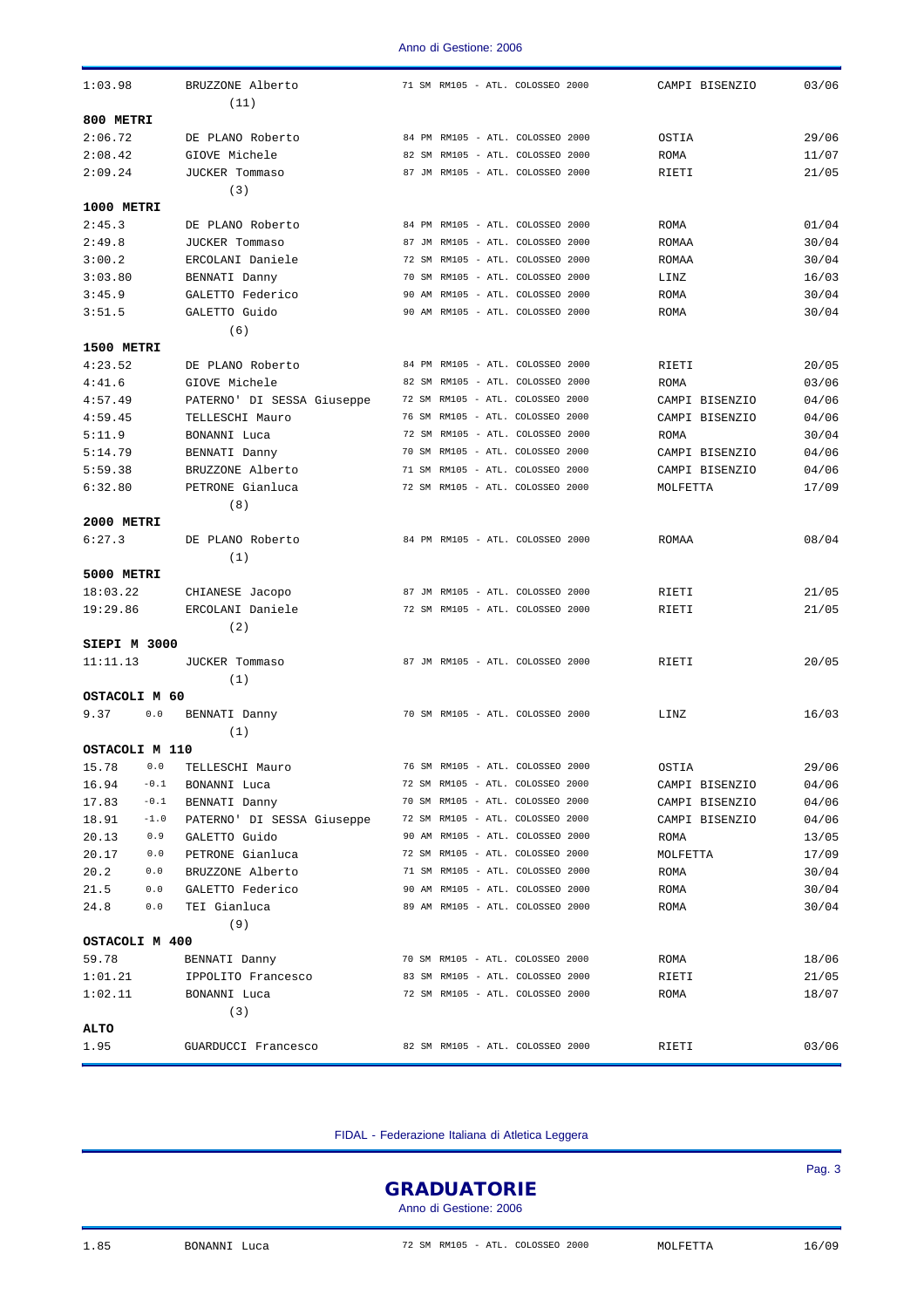| 1.78           |        | BENNATI Danny                                                   |  |  | 70 SM RM105 - ATL. COLOSSEO 2000 | ANCONA          | 03/03 |
|----------------|--------|-----------------------------------------------------------------|--|--|----------------------------------|-----------------|-------|
| 1.70           |        | TELLESCHI Mauro                                                 |  |  | 76 SM RM105 - ATL. COLOSSEO 2000 | <b>ROMA</b>     | 29/04 |
| 1.60           |        | PATERNO' DI SESSA Giuseppe                                      |  |  | 72 SM RM105 - ATL. COLOSSEO 2000 | CAMPI BISENZIO  | 03/06 |
| 1.60           |        | PETRONE Gianluca                                                |  |  | 72 SM RM105 - ATL. COLOSSEO 2000 | MOLFETTA        | 16/09 |
| 1.55           |        | GALETTO Federico                                                |  |  | 90 AM RM105 - ATL. COLOSSEO 2000 | <b>ROMA</b>     | 29/04 |
| 1.50           |        | BRUZZONE Alberto                                                |  |  | 71 SM RM105 - ATL. COLOSSEO 2000 | ROMA            | 29/04 |
| 1.40           |        | STEGAGNO Paolo                                                  |  |  | 83 SM RM105 - ATL. COLOSSEO 2000 | ROMA            | 04/02 |
| 1.30           |        | GALETTO Guido                                                   |  |  | 90 AM RM105 - ATL. COLOSSEO 2000 | ROMA            | 29/04 |
|                |        | (10)                                                            |  |  |                                  |                 |       |
| <b>ASTA</b>    |        |                                                                 |  |  |                                  |                 |       |
| 4.40           |        | BONANNI Luca                                                    |  |  | 72 SM RM105 - ATL. COLOSSEO 2000 | RIETI           | 20/05 |
| 3.50           |        | TELLESCHI Mauro                                                 |  |  | 76 SM RM105 - ATL. COLOSSEO 2000 | MOLFETTA        | 17/09 |
| 3.00           |        | PATERNO' DI SESSA Giuseppe                                      |  |  | 72 SM RM105 - ATL. COLOSSEO 2000 | <b>ROMA</b>     | 30/04 |
| 3.00           |        | PETRONE Gianluca                                                |  |  | 72 SM RM105 - ATL. COLOSSEO 2000 | ROMA            | 02/09 |
| 2.90           |        | BENNATI Danny                                                   |  |  | 70 SM RM105 - ATL. COLOSSEO 2000 | ROMA            | 30/04 |
| 2.60           |        | BRUZZONE Alberto                                                |  |  | 71 SM RM105 - ATL. COLOSSEO 2000 | CAMPI BISENZIO  | 04/06 |
|                |        | (6)                                                             |  |  |                                  |                 |       |
| LUNGO          |        |                                                                 |  |  |                                  |                 |       |
| 6.36           | 0.0    | BENNATI Danny                                                   |  |  | 70 SM RM105 - ATL. COLOSSEO 2000 | ROMA            | 29/04 |
| 6.26           | $-0.6$ | TELLESCHI Mauro                                                 |  |  | 76 SM RM105 - ATL. COLOSSEO 2000 | CAMPI BISENZIO  | 03/06 |
| 6.23           | 0.0    | BONANNI Luca                                                    |  |  | 72 SM RM105 - ATL. COLOSSEO 2000 | <b>ROMA</b>     | 29/04 |
| 6.09           | $-0.2$ | STEGAGNO Tommaso                                                |  |  | 81 SM RM105 - ATL. COLOSSEO 2000 | ROMA            | 11/07 |
| 5.70           | 0.5    | PORTUESI Massimo                                                |  |  | 79 SM RM105 - ATL. COLOSSEO 2000 | RIETI           | 21/05 |
| 5.47           | 0.2    | PATERNO' DI SESSA Giuseppe                                      |  |  | 72 SM RM105 - ATL. COLOSSEO 2000 | CAMPI BISENZIO  | 03/06 |
| 5.41           | $-2.3$ | PETRONE Gianluca                                                |  |  | 72 SM RM105 - ATL. COLOSSEO 2000 | MOLFETTA        | 16/09 |
| 5.00           | 0.0    | BRUZZONE Alberto                                                |  |  | 71 SM RM105 - ATL. COLOSSEO 2000 | <b>ROMA</b>     | 29/04 |
| 4.55           | 0.0    | CASTELLANETA Alessandro                                         |  |  | 91 CM RM105 - ATL. COLOSSEO 2000 | RIETII          | 04/06 |
| 4.49           | 0.0    | GALETTO Guido                                                   |  |  | 90 AM RM105 - ATL. COLOSSEO 2000 | <b>ROMA</b>     | 29/04 |
|                |        | (10)                                                            |  |  |                                  |                 |       |
| 4.49           | 0.0    | GALETTO Federico                                                |  |  | 90 AM RM105 - ATL. COLOSSEO 2000 | ROMA            | 29/04 |
| 3.89           | 0.0    | TEI Gianluca                                                    |  |  | 89 AM RM105 - ATL. COLOSSEO 2000 | ROMA            | 29/04 |
| 3.11           | 0.0    | BENEDETTI MICHELANGELI Adriano 97 EM RM105 - ATL. COLOSSEO 2000 |  |  |                                  | ROMAA           | 08/10 |
| 2.89           | 0.0    | BENEDETTI MICHELANGELI                                          |  |  | 96 EM RM105 - ATL. COLOSSEO 2000 | ROMA            | 05/11 |
|                |        | Riccardo<br>(14)                                                |  |  |                                  |                 |       |
| TRIPLO         |        |                                                                 |  |  |                                  |                 |       |
| 12.56          | 0.5    | BENNATI Danny                                                   |  |  | 70 SM RM105 - ATL. COLOSSEO 2000 | RIETI           | 20/05 |
| 12.03          | $-1.2$ | PORTUESI Massimo                                                |  |  | 79 SM RM105 - ATL. COLOSSEO 2000 | RIETI           | 20/05 |
|                |        | (2)                                                             |  |  |                                  |                 |       |
| <b>PESO</b>    |        |                                                                 |  |  |                                  |                 |       |
|                |        |                                                                 |  |  | 72 SM RM105 - ATL. COLOSSEO 2000 | <b>ROMA</b>     | 29/04 |
| 12.47<br>11.87 |        | BONANNI Luca<br>TEI Gianluca                                    |  |  | 89 AM RM105 - ATL. COLOSSEO 2000 | ROMA            | 04/02 |
| 10.65          |        | TELLESCHI Mauro                                                 |  |  | 76 SM RM105 - ATL. COLOSSEO 2000 |                 | 29/09 |
| 10.22          |        | PETRONE Gianluca                                                |  |  | 72 SM RM105 - ATL. COLOSSEO 2000 | PALERMO<br>ROMA | 27/05 |
| 9.09           |        | PATERNO' DI SESSA Giuseppe                                      |  |  | 72 SM RM105 - ATL. COLOSSEO 2000 | ROMA            | 27/05 |
|                |        | BRUZZONE Alberto                                                |  |  | 71 SM RM105 - ATL. COLOSSEO 2000 | CAMPI BISENZIO  | 03/06 |
| 8.78<br>8.74   |        |                                                                 |  |  | 70 SM RM105 - ATL. COLOSSEO 2000 | ANCONA          | 03/03 |
|                |        | BENNATI Danny                                                   |  |  | 72 SM RM105 - ATL. COLOSSEO 2000 |                 | 27/05 |
| 8.52           |        | NASTI Marco<br>CESARANO Federico                                |  |  | 87 JM RM105 - ATL. COLOSSEO 2000 | ROMA            |       |
| 7.96           |        |                                                                 |  |  |                                  | RIETI           | 21/05 |
| 7.42           |        | STEGAGNO Paolo                                                  |  |  | 83 SM RM105 - ATL. COLOSSEO 2000 | TIVOLI          | 15/07 |
|                |        | (10)                                                            |  |  |                                  |                 |       |
| 6.36           |        | SIMOTTI Igor                                                    |  |  | 88 JM RM105 - ATL. COLOSSEO 2000 | ROMA            | 04/02 |
| 4.48           |        | TULLI Daniele                                                   |  |  | 86 PM RM105 - ATL. COLOSSEO 2000 | ROMAA           | 30/04 |
|                |        | (12)                                                            |  |  |                                  |                 |       |
| <b>DISCO</b>   |        |                                                                 |  |  |                                  |                 |       |
| 33.82          |        | BONANNI Luca                                                    |  |  | 72 SM RM105 - ATL. COLOSSEO 2000 | MOLFETTA        | 17/09 |

FIDAL - Federazione Italiana di Atletica Leggera

|       |                  | <b>GRADUATORIE</b><br>Anno di Gestione: 2006 | Pag. 4 |
|-------|------------------|----------------------------------------------|--------|
| 32.18 | TEI Gianluca     | 89 AM RM105 - ATL. COLOSSEO 2000<br>ROMA     | 05/02  |
| 32.11 | BRUZZONE Alberto | 71 SM RM105 - ATL. COLOSSEO 2000<br>ROMA     | 28/05  |
| 29.55 | TELLESCHI Mauro  | 76 SM RM105 - ATL. COLOSSEO 2000<br>ROMA     | 02/09  |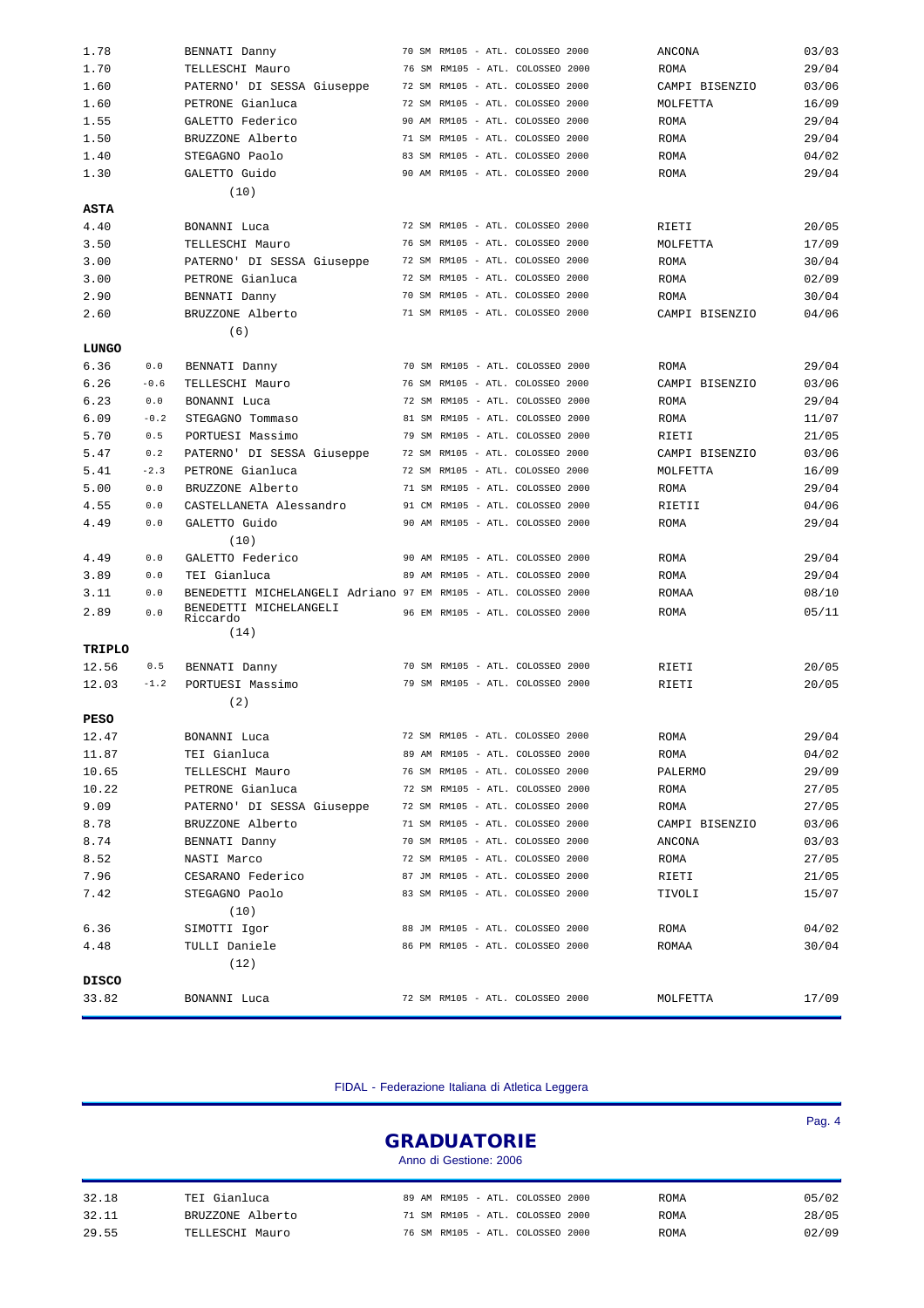| 27.07              | PETRONE Gianluca                          |    |  | 72 SM RM105 - ATL. COLOSSEO 2000 | <b>ROMA</b>    | 02/09          |
|--------------------|-------------------------------------------|----|--|----------------------------------|----------------|----------------|
| 25.90              | PATERNO' DI SESSA Giuseppe                |    |  | 72 SM RM105 - ATL. COLOSSEO 2000 | <b>ROMA</b>    | 30/04          |
| 25.71              | BENNATI Danny                             |    |  | 70 SM RM105 - ATL. COLOSSEO 2000 | ROMA           | 30/04          |
| 18.71              | STEGAGNO Paolo                            |    |  | 83 SM RM105 - ATL. COLOSSEO 2000 | ROMA           | 18/07          |
| 18.42              | LISE Giovanni                             |    |  | 69 SM RM105 - ATL. COLOSSEO 2000 | RIETI          | 20/05          |
| 14.62              | DE PLANO Roberto                          |    |  | 84 PM RM105 - ATL. COLOSSEO 2000 | ROMA           | 18/07          |
|                    | (10)                                      |    |  |                                  |                |                |
| 12.42              | GALETTO Guido                             |    |  | 90 AM RM105 - ATL. COLOSSEO 2000 | ROMA           | 30/04          |
| 10.35              | GALETTO Federico                          |    |  | 90 AM RM105 - ATL. COLOSSEO 2000 | ROMA           | 30/04          |
|                    | (12)                                      |    |  |                                  |                |                |
| <b>GIAVELLOTTO</b> |                                           |    |  |                                  |                |                |
| 54.43              | BONANNI Luca                              |    |  | 72 SM RM105 - ATL. COLOSSEO 2000 | MOLFETTA       | 17/09          |
| 44.71              | TELLESCHI Mauro                           |    |  | 76 SM RM105 - ATL. COLOSSEO 2000 | MOLFETTA       | 17/09          |
| 41.86              | BRUZZONE Alberto                          |    |  | 71 SM RM105 - ATL. COLOSSEO 2000 | ROMA           | 30/04          |
| 31.60              | BENNATI Danny                             |    |  | 70 SM RM105 - ATL. COLOSSEO 2000 | ROMA           | 30/04          |
| 31.19              | PATERNO' DI SESSA Giuseppe                |    |  | 72 SM RM105 - ATL. COLOSSEO 2000 | ROMA           | 30/04          |
| 29.53              | PETRONE Gianluca                          |    |  | 72 SM RM105 - ATL. COLOSSEO 2000 | MOLFETTA       | 17/09          |
| 21.19              | SIMOTTI Igor                              |    |  | 88 JM RM105 - ATL. COLOSSEO 2000 | ROMA           | 11/02          |
|                    | (7)                                       |    |  |                                  |                |                |
| <b>PENTATHLON</b>  |                                           |    |  |                                  |                |                |
| 3010.0             | BENNATI Danny                             |    |  | 70 SM RM105 - ATL. COLOSSEO 2000 | ANCONA         | 03/03          |
|                    | (1)                                       |    |  |                                  |                |                |
| <b>DECATHLON</b>   |                                           |    |  |                                  |                |                |
| 6014               | BONANNI Luca                              |    |  | 72 SM RM105 - ATL. COLOSSEO 2000 | MOLFETTA       | 17/09          |
| 5742               | TELLESCHI Mauro                           |    |  | 76 SM RM105 - ATL. COLOSSEO 2000 | PALERMO        | 30/09          |
| 4770               | BENNATI Danny                             |    |  | 70 SM RM105 - ATL. COLOSSEO 2000 | CAMPI BISENZIO | 04/06          |
| 4240               | PATERNO' DI SESSA Giuseppe                |    |  | 72 SM RM105 - ATL. COLOSSEO 2000 | CAMPI BISENZIO | 04/06          |
| 3793               | PETRONE Gianluca                          |    |  | 72 SM RM105 - ATL. COLOSSEO 2000 | MOLFETTA       | 17/09          |
| 3692               | BRUZZONE Alberto                          |    |  | 71 SM RM105 - ATL. COLOSSEO 2000 | ROMA           | 30/04          |
|                    | (6)                                       |    |  |                                  |                |                |
|                    | STAFFETTA 4 X 100                         |    |  |                                  |                |                |
| 44.71              | IPPOLITO-STEGAGNO-REGINA-NASTI            | SM |  | RM105 - ATL. COLOSSEO 2000       | RIETI          | 20/05          |
| 52.98              | GALETTO-GALETTO-GUICCIARDI-GIOVANNETTI AM |    |  | RM105 - ATL. COLOSSEO 2000       | ROMA           | 07/05          |
|                    | (2)                                       |    |  |                                  |                |                |
|                    | STAFFETTA 4 X 400                         |    |  |                                  |                |                |
| 3:43.07            | CESARANO, JUCKER, DE PLANO, BARCA         | PM |  | RM105 - ATL. COLOSSEO 2000       |                | 18/06          |
| 3:45.64            | BARCA-DE PLANO-JUCKER-CESARANO            | SM |  | RM105 - ATL. COLOSSEO 2000       | ROMA           |                |
|                    | CESARANO-JUCKER-CHIANESE-BARCA            | JM |  | RM105 - ATL. COLOSSEO 2000       | RIETI          | 21/05<br>07/05 |
| 3:50.22            |                                           |    |  |                                  | ROMA           |                |
|                    | (3)                                       |    |  |                                  |                |                |
| <b>OCTATHLON</b>   |                                           |    |  |                                  |                |                |
| 1125               | GALETTO Guido                             |    |  | 90 AM RM105 - ATL. COLOSSEO 2000 | ROMA           | 30/04          |
| 1066               | GALETTO Federico                          |    |  | 90 AM RM105 - ATL. COLOSSEO 2000 | ROMA           | 30/04          |
| 996                | TEI Gianluca                              |    |  | 89 AM RM105 - ATL. COLOSSEO 2000 | ROMA           | 30/04          |
|                    | (3)                                       |    |  |                                  |                |                |
| 150 METRI          |                                           |    |  |                                  |                |                |
| 17.6               | 0.0<br>STEGAGNO Paolo                     |    |  | 83 SM RM105 - ATL. COLOSSEO 2000 | ROMAA          | 30/04          |
| 18.4               | 0.0<br>NASTI Marco                        |    |  | 72 SM RM105 - ATL. COLOSSEO 2000 | ROMAA          | 30/04          |
| 18.7               | 0.0<br>CASTELLANETA Alessandro            |    |  | 91 CM RM105 - ATL. COLOSSEO 2000 | ROMA           | 15/10          |
| 18.9               | 0.0<br>TULLI Daniele                      |    |  | 86 PM RM105 - ATL. COLOSSEO 2000 | ROMAA          | 30/04          |
|                    | (4)                                       |    |  |                                  |                |                |
| OSTACOLI M 200     |                                           |    |  |                                  |                |                |
| 34.7               | 0.0<br>BOCCIA Mattia                      |    |  | 96 EM RM105 - ATL. COLOSSEO 2000 | ROMA           | 05/11          |

FIDAL - Federazione Italiana di Atletica Leggera

|              |            |                                                                                                                              |  | <b>GRADUATORIE</b><br>Anno di Gestione: 2006 |                                  |              | Pag. $5$       |
|--------------|------------|------------------------------------------------------------------------------------------------------------------------------|--|----------------------------------------------|----------------------------------|--------------|----------------|
| 38.6<br>41.7 | 0.0<br>0.0 | MICHELANGELI Adriano 97 EM RM105 - ATL. COLOSSEO 2000<br>BENEDETTI<br>BENEDETTI MICHELANGELI<br>Riccardo<br>$\left(3\right)$ |  |                                              | 96 EM RM105 - ATL. COLOSSEO 2000 | ROMA<br>ROMA | 05/11<br>05/11 |
| 50 METRI     |            |                                                                                                                              |  |                                              |                                  |              |                |
| 8.0          | 0.0        | BOCCIA Mattia                                                                                                                |  |                                              | 96 EM RM105 - ATL. COLOSSEO 2000 | <b>ROMA</b>  | 04/11          |
| 8.8          | 0.0        | MICHELANGELI Adriano 97 EM RM105 - ATL. COLOSSEO 2000<br>BENEDETTI                                                           |  |                                              |                                  | ROMA         | 29/10          |
| 9.6          | 0.0        | MICHELANGELI<br><b>BENEDETTI</b>                                                                                             |  |                                              | 96 EM RM105 - ATL. COLOSSEO 2000 | <b>ROMA</b>  | 29/10          |